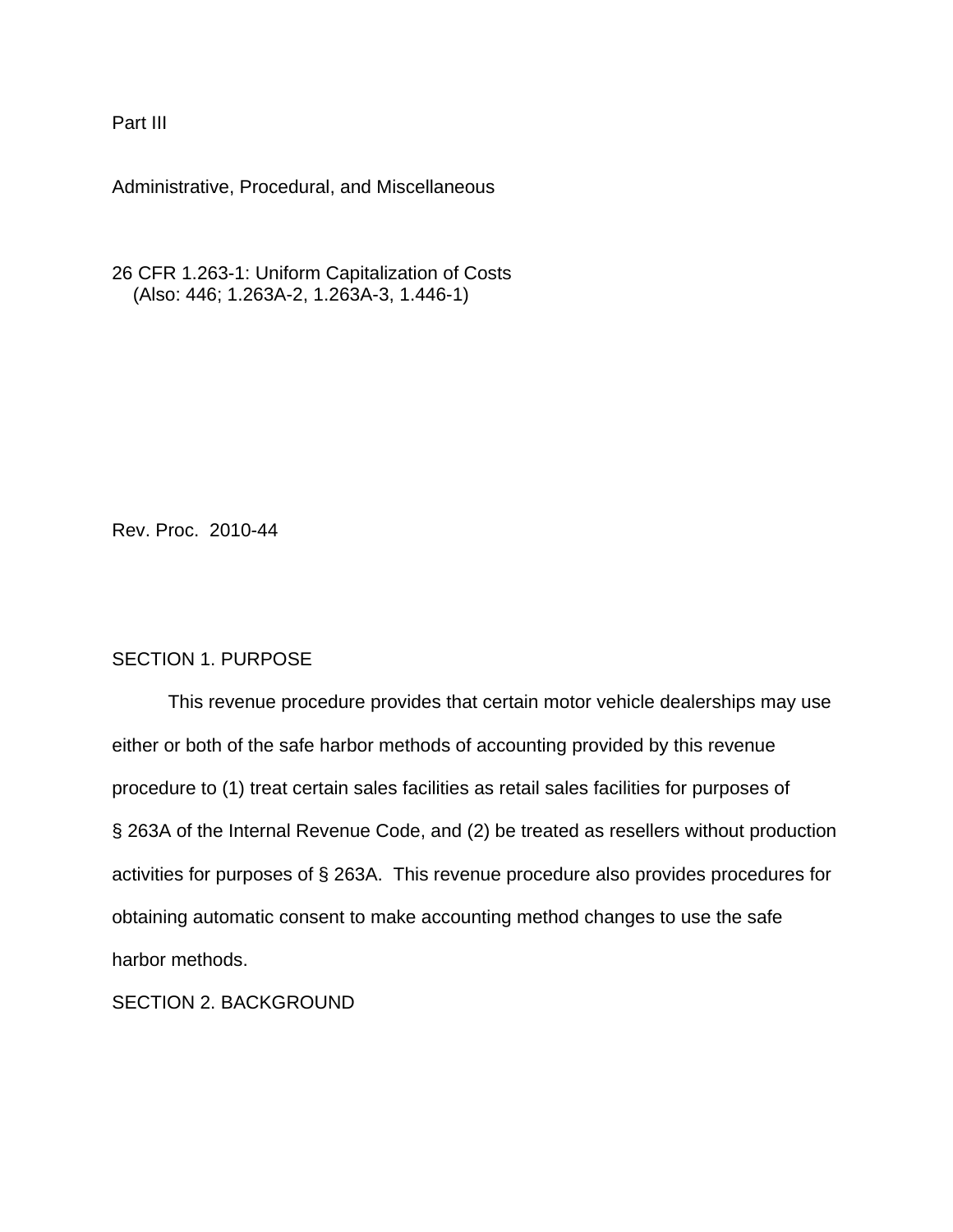.01 Sections 263A(a) and 1.263A-1(a)(3)(i) of the Income Tax Regulations require a taxpayer subject to § 263A to include in inventory costs direct costs and indirect costs properly allocable to the taxpayer's produced and acquired inventory property.

.02 Section 1.263A-3(c)(1) requires a taxpayer that acquires property for resale (reseller) to capitalize the acquisition cost of, and the indirect costs that are properly allocable to, property acquired for resale. The indirect costs most often incurred by resellers are purchasing, handling, and storage costs. However, a reseller is not required to capitalize handling and storage costs incurred at a retail sales facility. §§ 1.263A-3(c)(4)(i) and (c)(5).

.03 Handling costs include the costs of processing, assembling, repackaging, transporting, and other similar activities that do not come within the meaning of the term produce as defined in § 1.263A-2(a)(1). § 1.263A-3(c)(4).

.04 Section 1.263A-3(c)(5)(ii)(B) defines a retail sales facility as a facility where a taxpayer sells merchandise exclusively to retail customers in on-site sales. For purposes of § 1.263A-3(c)(5)(ii)(B), a retail sales facility includes those portions of any specific retail site (i) that are customarily associated with and are an integral part of the operations of that retail site; (ii) that are generally open each business day exclusively to retail customers; (iii) on or in which retail customers normally and routinely shop to select specific items of merchandise; and (iv) that are adjacent to or in immediate proximity to other portions of the specific retail site.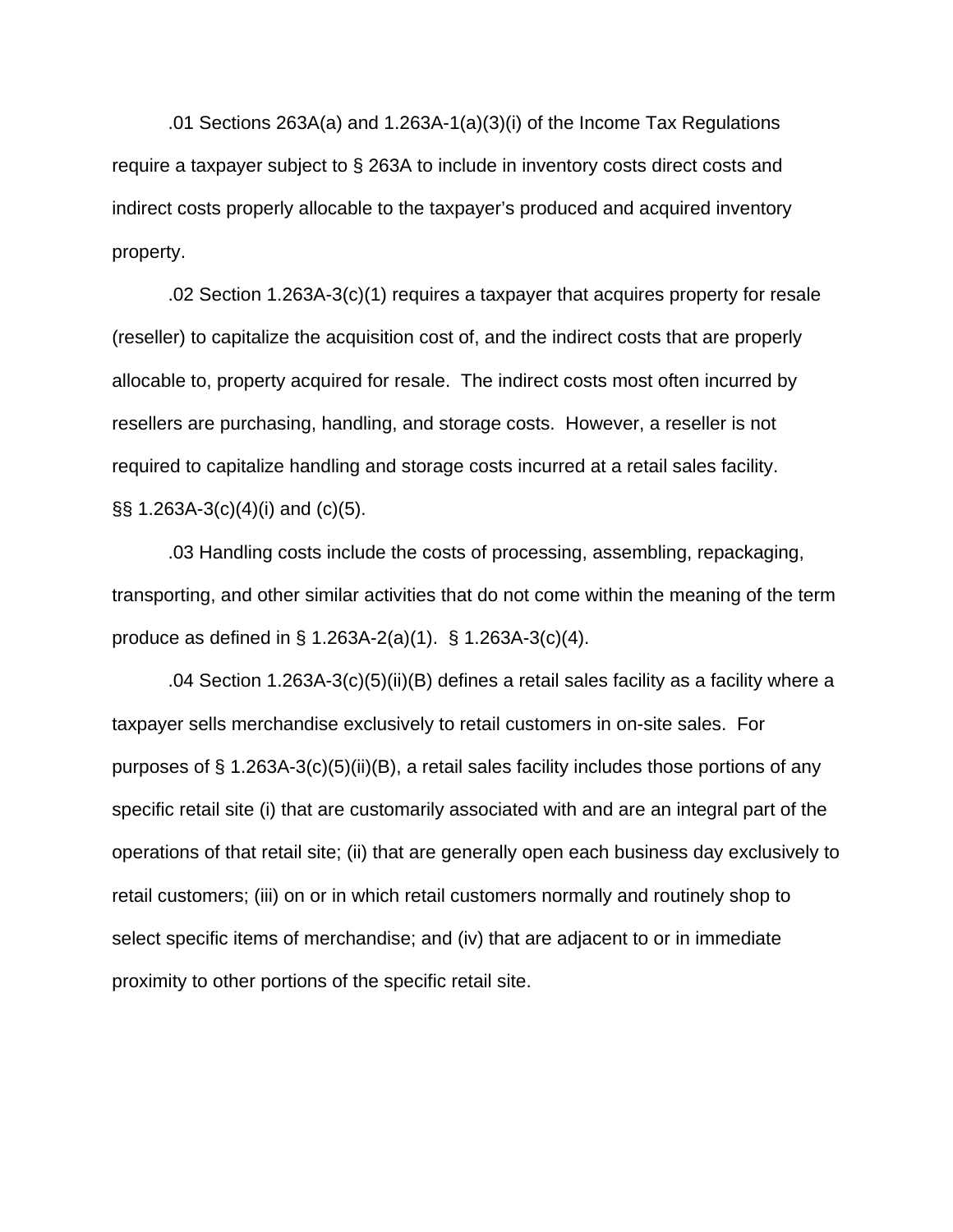.05 As explained in the example in  $\S$  1.263A-3(c)(5)(ii)(B)(2), two lots of an automobile dealership physically separated by an alley or an access road are generally considered one retail sales facility, provided customers routinely shop on both of the lots to select the specific automobiles that they wish to acquire.

.06 Section 1.263A-3(c)(5)(ii)(E) defines a retail customer as the final purchaser of the merchandise.

 .07 Section 263A(i) provides that the Treasury Department will prescribe regulations as may be necessary or appropriate to carry out the purposes of § 263A, including providing for simplified procedures for the application of § 263A to property acquired for resale.

.08 Section 1.263A-3(d) provides a simplified resale method for determining the additional § 263A costs (within the meaning of § 1.263A-1(d)(3)) properly allocable to property acquired for resale and other eligible property on hand at the end of the taxable year.

 .09 In the Conference Report accompanying the Tax Reform Act of 1986, Public Law No. 99-514 (100 Stat. 2085 (1986)), the conferees directed the Treasury Department to create a simplified method for applying the uniform capitalization rules of § 263A to resellers (resulting in the simplified resale method in § 1.263A-3(d)) and authorized the Treasury Department to modify the simplified method or permit the use of other methods by rules or regulations for property acquired for resale. H.R. Rep. No. 99-841 (Conf. Rep.), 99th Cong., 2d Sess. II-308 (1986).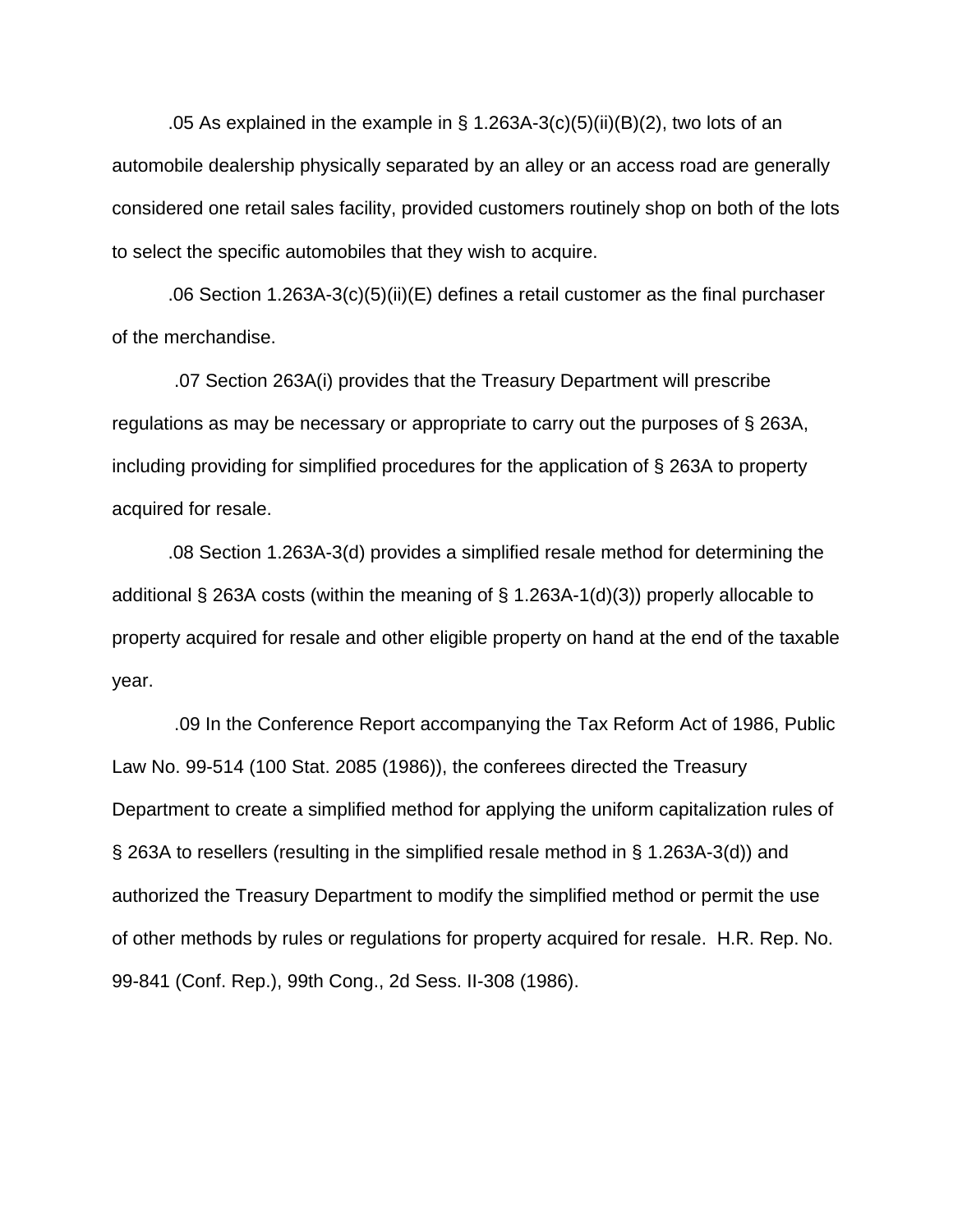.10 Sections 446(e) and 1.446-1(e)(2) state that, except as otherwise provided, a taxpayer must secure the consent of the Commissioner before changing a method of accounting for federal income tax purposes.

 .11 Rev. Proc. 2008-52, 2008-2 C.B. 587 (as amplified, clarified, and modified by Rev. Proc. 2009-39, 2009-2 C.B. 371), provides procedures for a taxpayer to obtain automatic consent of the Commissioner to change to a method of accounting described in the APPENDIX of Rev. Proc. 2008-52. Rev. Proc. 97-27, 1997-1 C.B. 680 (as modified and amplified by Rev. Proc. 2002-19, 2002-1 C.B. 696, as amplified and clarified by Rev. Proc. 2002-54, 2002-2 C.B. 432, as modified by Rev. Proc. 2007-67, 2007-2 C.B. 1072, and as clarified and modified by Rev. Proc. 2009-39), provides procedures for a taxpayer to request non-automatic consent to change a method of accounting.

#### SECTION 3. SCOPE

.01 Except as provided in section 3.02, any motor vehicle dealership, as defined in section 4 of this revenue procedure, may use either or both of the safe harbor methods described in section 5 of this revenue procedure.

.02 A motor vehicle dealership that removes § 471 costs from ending inventory by treating them as negative amounts in the numerator of either the simplified resale method formula or the simplified production method formula, may not use either safe harbor method of accounting described in section 5 of this revenue procedure. If a motor vehicle dealership currently removes § 471 costs from ending inventory in that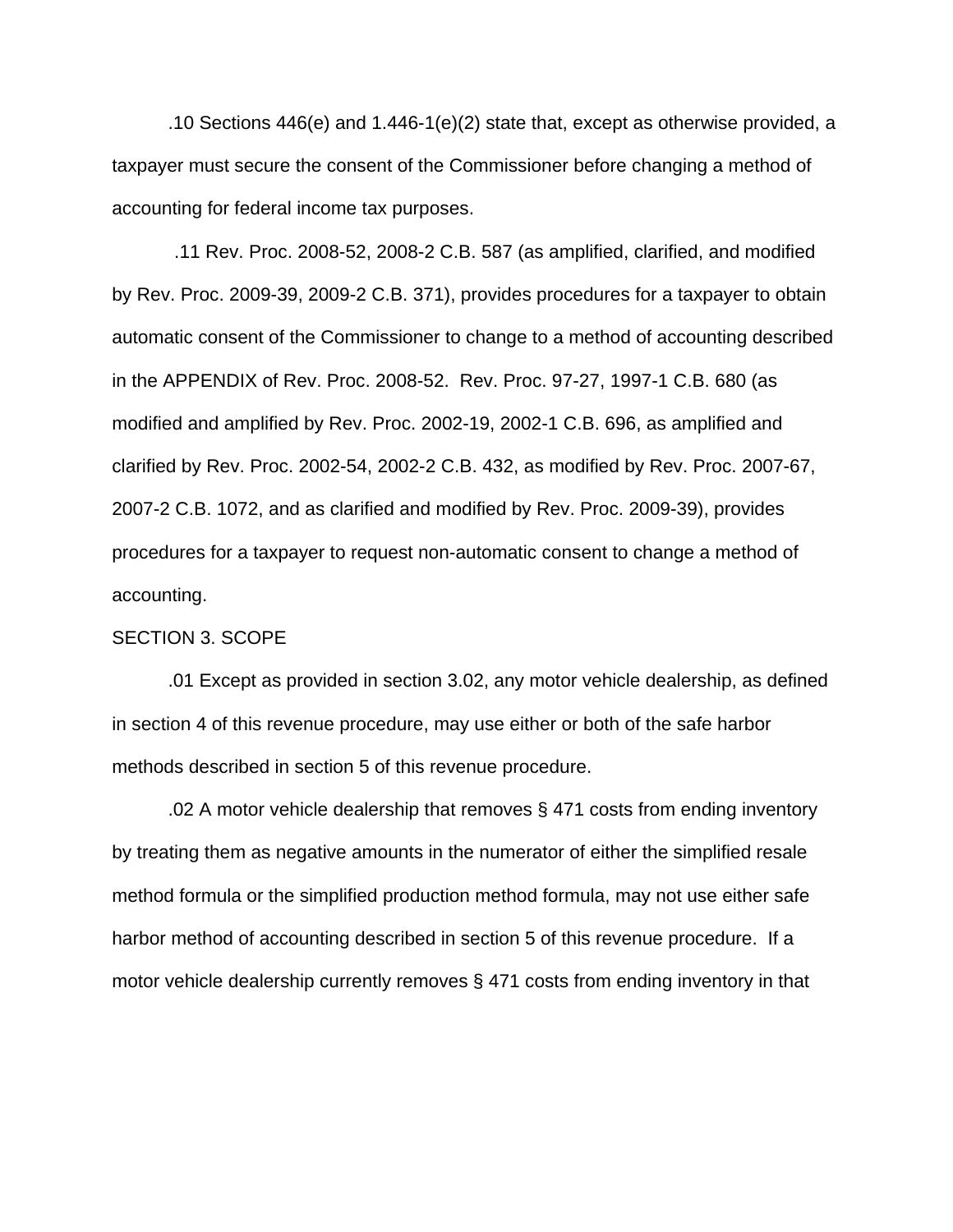manner, it must change from that method of accounting in accordance with section 7 of this revenue procedure in order to use the safe harbor methods.

## SECTION 4. MOTOR VEHICLE DEALERSHIP

 .01 For purposes of this revenue procedure, a motor vehicle dealership is a dealership that primarily purchases and resells to retail customers, one or more of the following categories of new or used motor vehicles:

- (a) automobiles;
- (b) light-duty trucks;
- (c) medium-duty trucks;
- (d) heavy-duty trucks;
	- (e) recreational vehicles;
	- (f) motorcycles;
	- (g) boats;
	- (h) farm machinery and equipment; or
- (i) construction machinery and equipment.

## SECTION 5. SAFE HARBOR METHODS

 .01 Retail sales facility safe harbor method. A motor vehicle dealership may treat its entire sales facility from which it normally and routinely conducts on-site sales to retail customers, including any vehicle lot that is an integral part of its sales facility and that is routinely visited by retail customers, as a retail sales facility under § 1.263A-3(c)(5)(ii)(B). A motor vehicle dealership using this retail sales facility safe harbor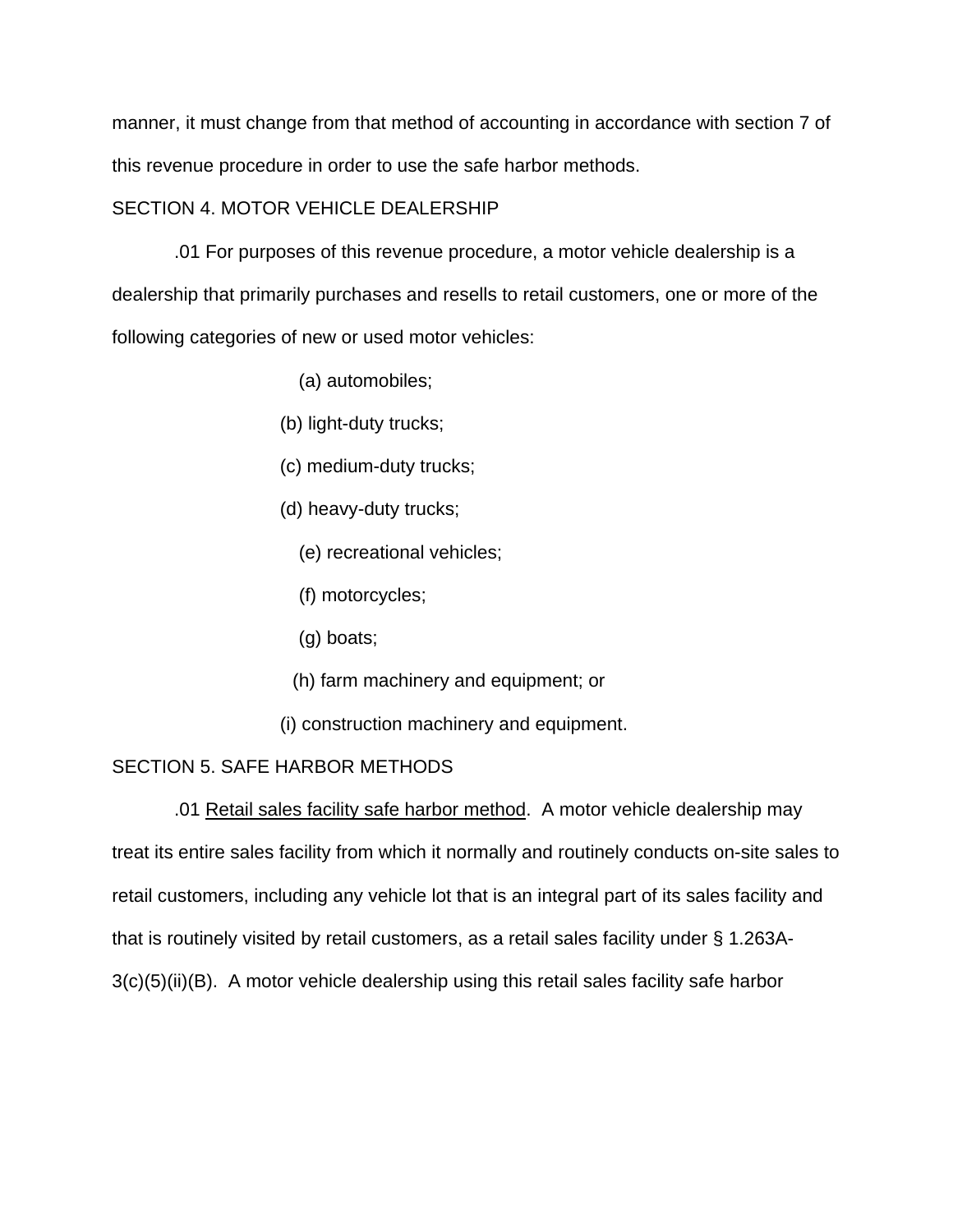method is not required to capitalize handling and storage costs incurred at its retail sales facility.

 .02 Reseller without production activities safe harbor method. A motor vehicle dealership may treat itself as a reseller without production activities for purposes of § 1.263A-3. For purposes of this revenue procedure, activities that a motor vehicle dealership, or a contractor, perform on dealership-owned vehicles and customer-owned vehicles are handling activities under §1.263A-3(c)(4), but the costs of these handling activities, other than the cost of vehicle parts, are not required to be capitalized to the extent incurred at the motor vehicle dealership's retail sales facility. A motor vehicle dealership must capitalize the cost of vehicle parts used on dealership-owned vehicles as an acquisition cost of its vehicles, whether the vehicle parts are acquired directly by the dealership or indirectly through a contractor. See §§ 1.471-3 and 1.263A-3(c)(1). A motor vehicle dealership using the reseller without production activities safe harbor method may use the simplified resale method under § 1.263A-3(d) for its vehicles and other eligible property.

## SECTION 6. CHANGE IN METHOD OF ACCOUNTING

 A motor vehicle dealership that wants to change its method of accounting under § 263A to either or both of the safe harbor methods described in section 5 of this revenue procedure must use the automatic change in method of accounting provisions in Rev. Proc. 2008-52, as further modified by this revenue procedure, if the dealership is within the scope of Rev. Proc. 2008-52. Otherwise, a motor vehicle dealership may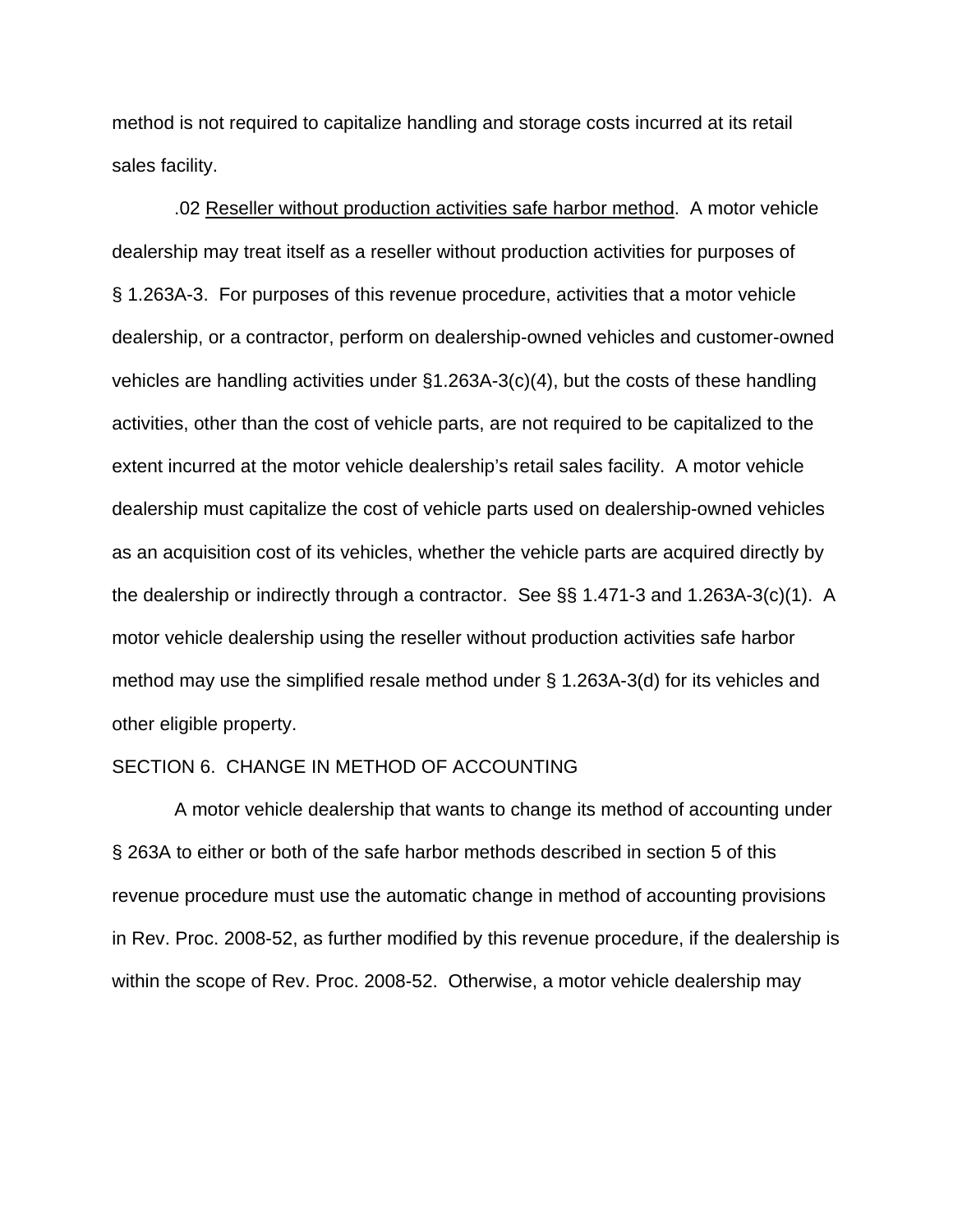request to change its method of accounting using the non-automatic provisions of Rev. Proc. 97-27, if the dealership is within the scope of Rev. Proc. 97-27.

# SECTION 7. EFFECT ON OTHER DOCUMENTS

 Rev. Proc. 2008-52 is modified to add new section 11.07 to the APPENDIX, to read as follows:

 .07 Safe harbor methods under § 263A for certain dealerships of motor vehicles.

 (1) Description of change. This change applies to a motor vehicle dealership, as defined in section 4 of Rev. Proc. 2010-44 that is within the scope of section 3 of Rev. Proc. 2010-44 and wants to change its method of accounting to (1) treat its sales facility as a retail sales facility or (2) be treated as a reseller without production activities, as described in section 5 of Rev. Proc. 2010-44. A motor vehicle dealership that wants to make an automatic change in method of accounting to use one or both safe harbor methods described in section 5 of Rev. Proc. 2010-44 may make any corresponding changes in the identification of costs subject to § 263A that will be accounted for using the new method (for example, to remove internal profit from inventory costs) or to no longer include negative amounts as additional § 263A costs in the numerator of the simplified resale method formula or the simplified production method formula. However, except as provided in the preceding sentence, a change under this section does not include a change for purposes of recharacterizing "§ 471 costs" as "additional § 263A costs" (or vice versa) under the simplified resale method or the simplified production method.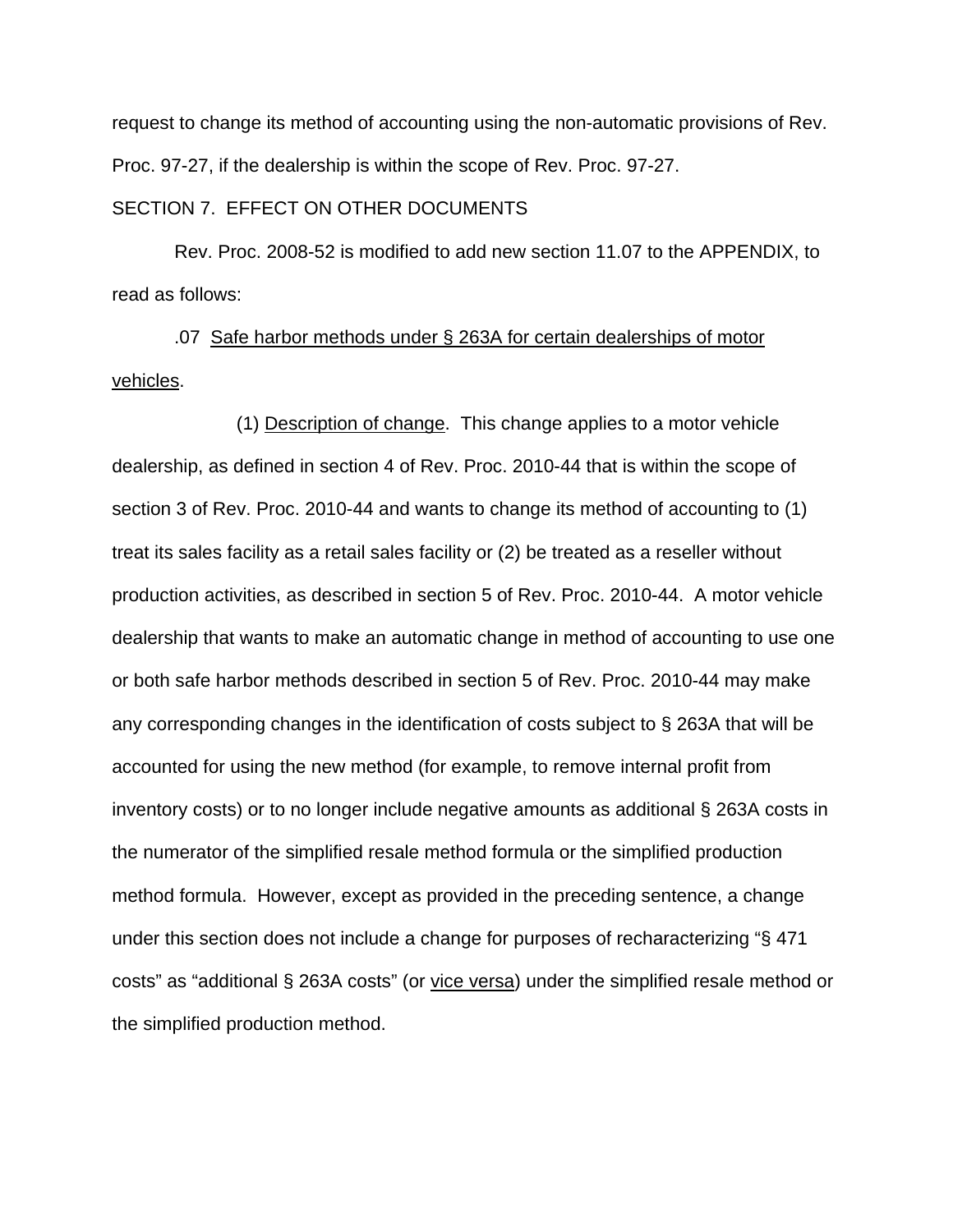(2) Certain scope limitations temporarily inapplicable. The scope limitations in sections 4.02(1) through (4) and (7) of Rev. Proc. 2008-52, as modified and clarified by Rev. Proc. 2009-39, do not apply to a motor vehicle dealership that changes to one or both of the safe harbor methods in section 5 of Rev. Proc. 2010-44 for its first or second taxable year ending after November 9, 2010.

 (3) Concurrent automatic changes. A motor vehicle dealership making an automatic change in method of accounting to one or both safe harbor methods described in section 5 of Rev. Proc. 2010-44 and another automatic change in method of accounting under § 263A for the same taxable year may file one Form 3115 to make both changes, provided the dealership enters the designated automatic change numbers for all such changes in Part I on that Form 3115, and complies with the ordering rules of  $\S$  1.263A-7(b)(2).

 (4) Multiple adjustments. In the event that a motor vehicle dealership is taking into account a § 481(a) adjustment from another accounting method change in addition to the § 481(a) adjustment required by a change to a safe harbor method described in section 5 of Rev. Proc. 2010-44, the § 481(a) adjustments must be taken into account separately. For example, a motor vehicle dealership that changed to comply with § 263A in 2009 and was required to take its § 481(a) adjustment into account over four years must continue to take into account that adjustment over the remainder of that four year § 481(a) adjustment period even though the dealership changed to a safe harbor method described in section 5 of Rev. Proc. 2010-44 in 2010 and has an additional § 481(a) adjustment required by that change.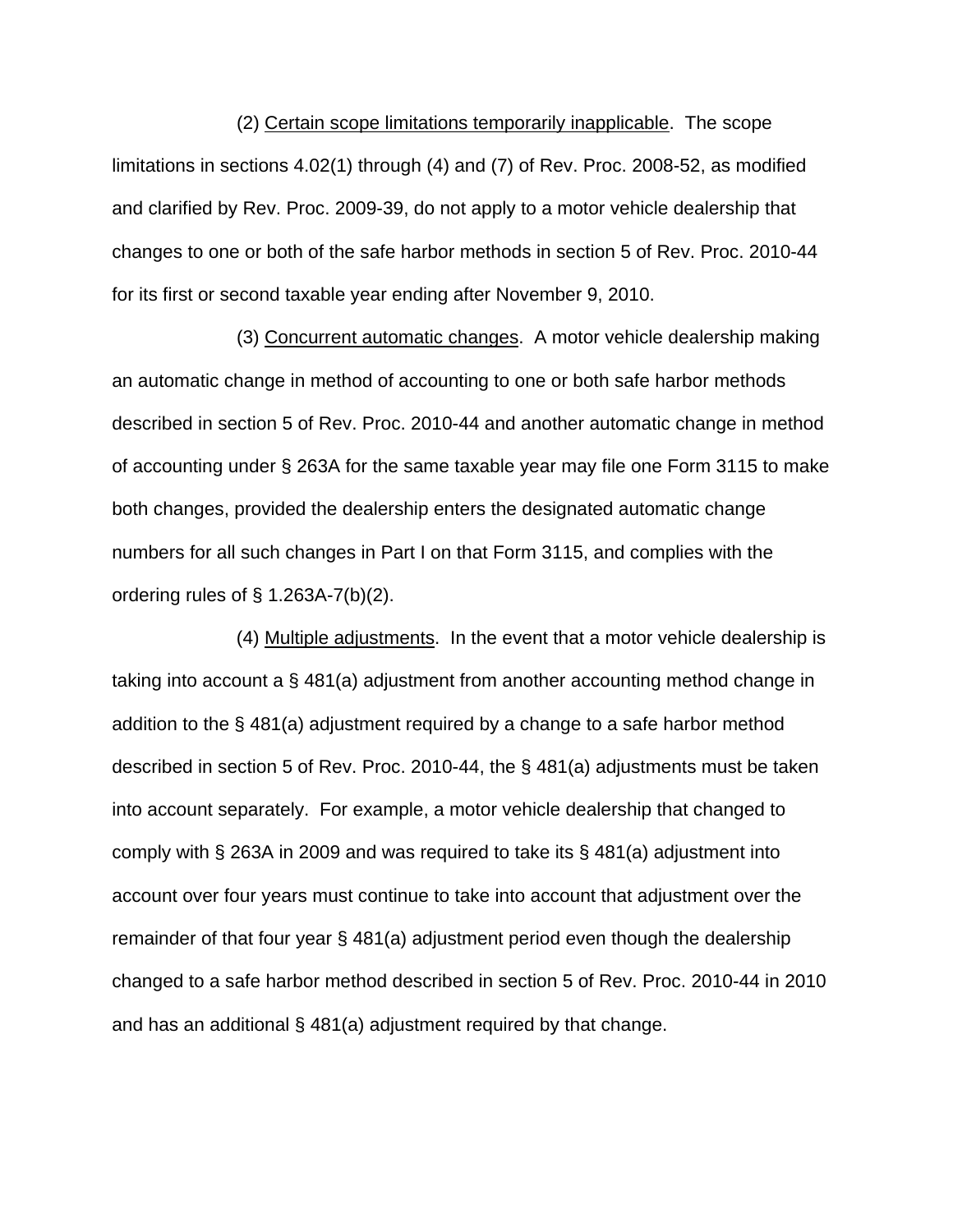(5) Designated automatic accounting method change numbers. The designated automatic accounting method change number for a change to treat certain sales facilities as retail sales facilities as described in section 5.01 of Rev. Proc. 2010- 44 is "150." The designated automatic accounting method change number for a change to be treated as a reseller without production activities as described in section 5.02 of Rev. Proc. 2010-44 is "151."

 (6) Contact information. For further information regarding a change under this section, contact Kari Fisher at (202) 622-4970.

## SECTION 8. EXPANDED AUDIT PROTECTION

A motor vehicle dealership that changes its method of accounting under either the automatic provisions of Rev. Proc. 2008-52 or the non-automatic provisions of Rev. Proc. 97-27 to use a method of accounting consistent with the safe harbor methods described in section 5 of this revenue procedure receives the audit protection described in section 7 of Rev. Proc. 2008-52 or section 9 of Rev. Proc. 97-27, as applicable.

Alternatively, if a motor vehicle dealership uses a method of accounting consistent with the safe harbor methods described in section 5 of this revenue procedure on a federal income tax return filed before November 10, 2010, the Service will not assert that these methods are not proper methods of accounting for such taxable year(s).

### SECTION 9. EFFECTIVE DATE

This revenue procedure is effective November 9, 2010.